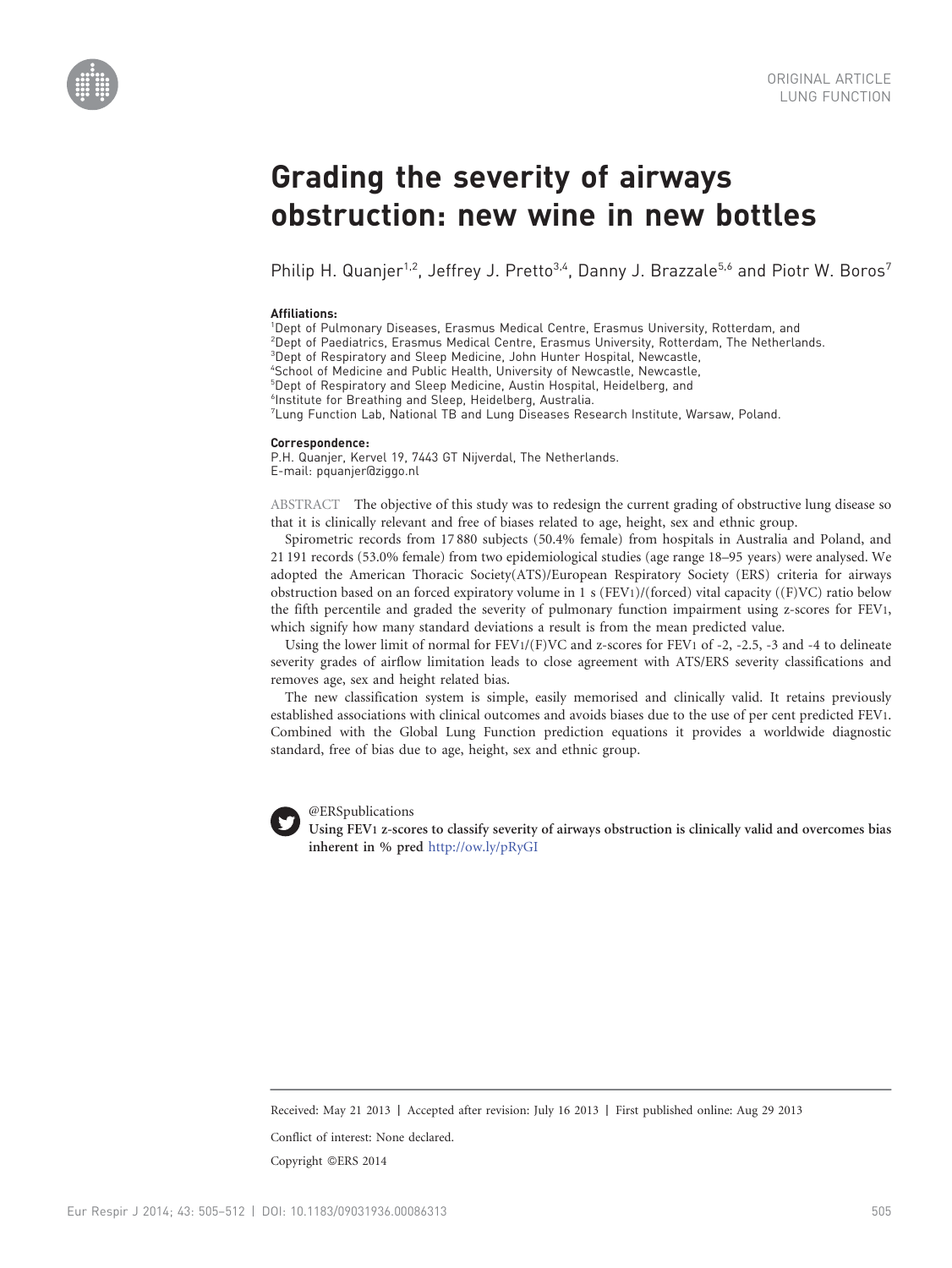## Introduction

It is accepted that a diagnosis of airflow limitation should be based on an abnormally low ratio of the forced expiratory volume in 1 s (FEV1) and vital capacity (expressed as the larger of inspiratory or expiratory vital capacity (VC), or forced vital capacity (FVC)). Surprisingly, there is no universal agreement on what constitutes a low FEV1/(F)VC ratio. The American Thoracic Society (ATS)/European Respiratory Society (ERS) recommend the fifth percentile of the distribution in a population of healthy lifelong nonsmokers as the lower limit of normal (LLN) [\[1–3\],](#page-7-0) whereas the Global Initiative for Chronic Obstructive Lung Disease (GOLD)  $[4]$  recommend a post-bronchodilator ratio of <0.70 as indicative of persistent airways obstruction. The latter lower limit was arbitrarily selected because of its simplicity, and because it constituted a limit that would not vary with the prediction equation used. Many investigators have documented that the GOLD criterion for defining airway obstruction can result in marked overestimation of the prevalence of airway obstruction in subjects aged  $\geqslant$  45 years, which may lead to unnecessary medical expenditure and to underestimation in younger adults [\[5\]](#page-7-0). This is because using a fixed ratio of 0.70 ignores both the natural decline of the FEV1/(F)VC ratio with age and the sex differences observed in a normal population. The limitations of this approach and the resultant misdiagnoses have been acknowledged by the GOLD group [\[4\].](#page-7-0) A standardised approach to interpretation of spirometry utilising the LLN for FEV1/(F)VC provides a statistically and scientifically more valid approach to defining abnormality in the FEV1/(F)VC ratio, with consequent reductions in misdiagnoses of pathological airways obstruction and earlier detection of mild disease.

Once a diagnosis of airways obstruction has been made, spirometry values are commonly used to categorise pulmonary function impairment and the ATS/ERS recommended approach is to use the FEV1 as a percentage of the predicted value (FEV1 % pred) as the basis for this classification [\[3\]](#page-7-0). Current ATS/ERS recommendations define a FEV1 % pred of  $>70\%$  as mild impairment, 60–69% as moderate impairment, 50–59% as moderately severe impairment, 35–49% as severe impairment, and <35% as very severe impairment [\[3\]](#page-7-0). This approach uses an arbitrary number of severity categories, using arbitrarily decided cut-off values. However, the use of per cent predicted in this way leads to a pronounced age-related bias. For example, the LLN for FEV1 in elderly healthy subjects and in preschool children may be as low as 65% pred and 72% pred, respectively [\[6, 7\]](#page-7-0). The result is that the severity of impairment category corresponds to differing degrees of abnormality for different age groups. A more valid approach would be to take into consideration the underlying distribution of normal lung function data when classifying test results into severity category. The z-score (signifying the number of standard deviations a result is from the mean predicted value) provides a metric for achieving this. A similar approach has previously been shown to provide effective risk stratification for death from respiratory and vascular causes [\[8\]](#page-7-0).

The objective of the present study is to evaluate an alternative to the ATS/ERS recommendations for grading respiratory impairment to overcome biases related to age, height and sex.

## Materials and methods

#### Materials

We used adult data from two population-based studies: the Health Survey for England (HSE) comprising 9961 subjects (53.8% female, age range 18–93 years) [\[9\]](#page-7-0) and the National Health and Nutrition Examination Survey (NHANES III) comprising 11 230 subjects (52.2% female, age range 18–90 years) [\[10\]](#page-7-0). All data from these epidemiological studies were included in the analysis, and not just those data used for the derivation of normal predicted values. We also utilised data from three clinical populations: 2776 records from the Austin Hospital in Victoria, Australia (49.8% female, age range 18–95 years); 4258 from the John Hunter Hospital in New South Wales, Australia (53.8% female, age range 18–95 years); and 10 846 from the National Research Institute of TB and Lung Diseases (TLDRI) in Warsaw, Poland (47.8% female, age range 18–92 years). The clinical data comprised consecutively collected test results from patients referred for lung function assessment for the typical wide range of clinical purposes seen in large hospitalbased clinical laboratories. Tests were conducted between August 2008 and June 2012 (John Hunter Hospital), January 2001 and May 2012 (Austin Hospital), and April 2009 and June 2012 (TLDRI). All spirometry was performed in accordance with internationally agreed standards applicable at the time of data collection [\[11, 12\],](#page-7-0) and only baseline or pre-bronchodilator status data was included in the analysis.

All analyses were limited to those aged  $\geqslant$  18 years and to those of European descent, because there were few non-European data in the clinical dataset. This study is a retrospective analysis of de-identified data, obviating the need for approval from local Ethics Committees.

## Methods

Predicted values and z-scores were derived for each subject in each dataset using prediction equations from the Global Lung Function Initiative (GLI-2012) [\[7\],](#page-7-0) using specially developed software (GLI-2012 Data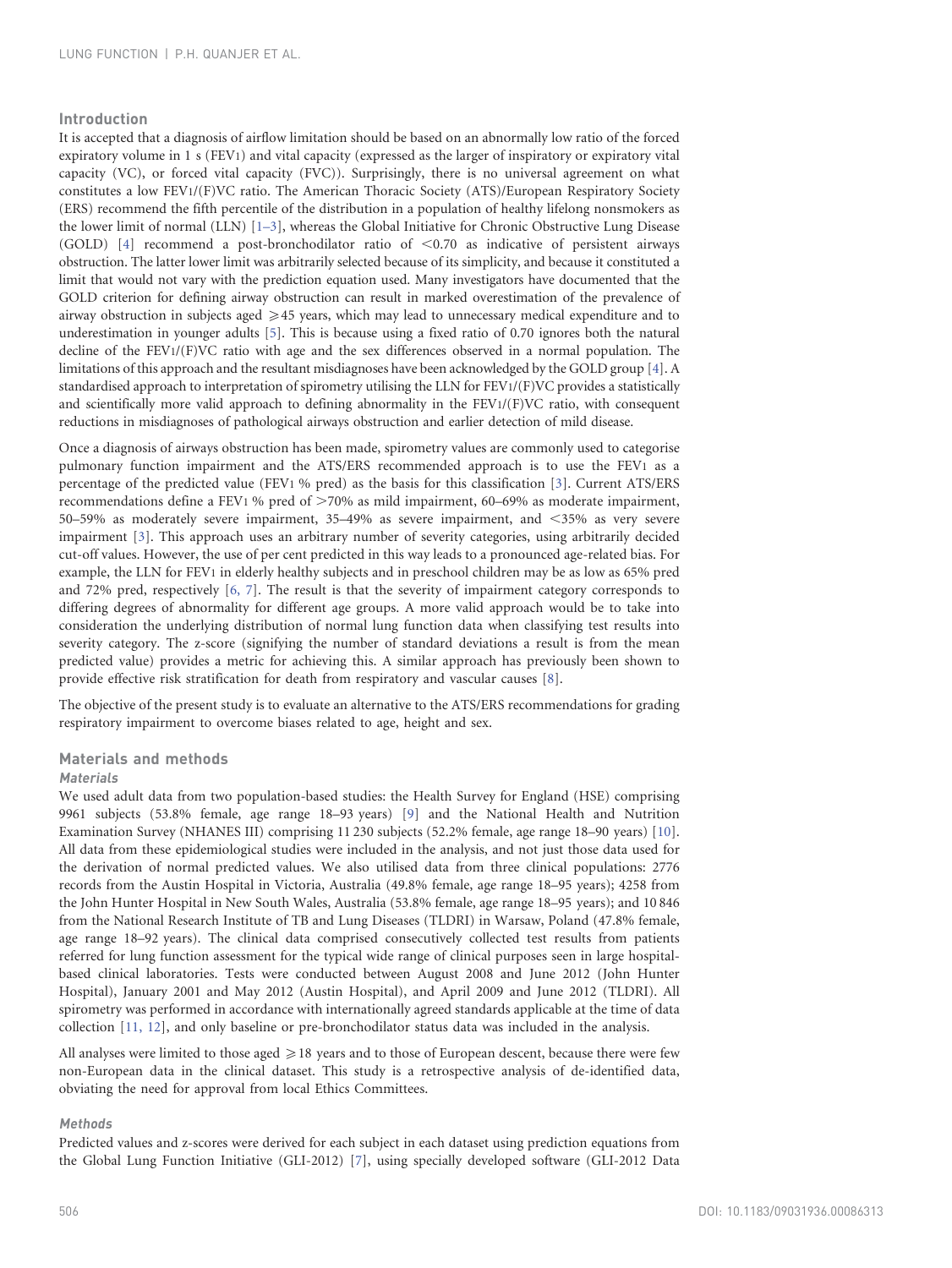Conversion software; [www.lungfunction.org/files/InstallGLI2012\\_DataConversion.EXE\)](www.lungfunction.org/files/InstallGLI2012_DataConversion.EXE). The z-score indicates the number of standard deviations that a measurement differs from the mean predicted value. Airway obstruction was diagnosed using the ATS/ERS definition [\[3\]](#page-7-0) of  $FEV1/(F)VC < LLN$ , *i.e.* the z-score was < -1.645 [\[1–3, 6, 7\].](#page-7-0) Categorisation of the severity of airway obstruction was also made using the five category scale recommended by ATS/ERS [\[3\]](#page-7-0).

Data analysis was performed using the statistical software R (Version 3.0.1; The R Project for Statistical Computing; <www.r-project.org>). As the relationship between the z-score for FEV1 and FEV1 % pred is symmetrically heteroscedastic (fig. 1), the mean z-score was derived at ratios of 0.8, 0.7, 0.6, 0.5, 0.4, 0.35 and 0.30, and subsequently described by linear regression. Differences between the ATS/ERS recommended scale and new grading systems were tested using two-sided t-tests and by multinomial logistic regression using sex, age and height categories as covariates.

#### Results

[Table 1](#page-3-0) shows the age distribution of the subjects in the five study groups. As expected, the prevalence rate of airways obstruction is much higher in clinical patients than in the population-based samples ([fig. 2\)](#page-3-0).

There is a strong linear relationship between FEV1 % pred and FEV1 expressed as a z-score (fig. 1) across the FEV1 30-80% pred range (z-score FEV1=5.589  $\times$  FEV1 % pred-5.894, adjusted R<sup>2</sup>=0.9997). This allows reliable reconstruction of ATS/ERS severity classification cut-off values by simple replacement of FEV1 % pred with z-scores. After accounting for differences in age there were clinically trivial, albeit statistically significant, differences in intercept: -0.0048 in centre 2 (John Hunter Hospital) and 0.0024 in centre 3 (TLDRI).

[Table 2](#page-4-0) shows the z-score equivalencies to the ATS/ERS schema. The z-scores have been rounded for simplification since it is cumbersome to use z-scores to precise values and, given that the category boundaries were arbitrarily defined originally [\[3\]](#page-7-0), this rounding will have little overall effect. Z-scores of -2, -2.5, -3 and -4 can be used as cut-off values that faithfully reproduce the ATS/ERS severity categories.

FEV1 % pred correlated negatively  $(R=0.29; p<0.001)$  with age and sex (higher FEV1 % pred in females). The relationship between FEV1 % pred and z-score for FEV1 was significantly affected by age (fig. 1) and sex  $(R=0.988)$  (data not shown). At an FEV1 of 70% pred the z-score for FEV1 varied between -1.53 and -2.59; at a z-score for FEV1 of -2 FEV1 % pred varied between 68% pred and 81% pred (fig. 1). In patients with an FEV1/FVC ratio <LLN the average ATS/ERS grade of 2.79 differed significantly from the 2.69 average grade with the new system (two-sided t-test,  $p=0.0006$ ). Multinomial logistic regression revealed that allocation to more severe grades of airways obstruction using the ATS/ERS recommendations compared with the new allocation system was significantly related to age, sex and height.

There were 2097 (11.6%) clinical patients classified as having severe or very severe airflow limitation using the GOLD definition of FEV1/FVC  $\leq$  0.70 and FEV1  $\leq$  50% pred [\[4\].](#page-7-0) The proposed new system classified a similar number as having severe or very severe airflow limitation  $(n=2079, 11.5\%)$ ; however, in 624 (29.8%) patients the GOLD and proposed criteria lead to a different classification. The GOLD classification system underestimated severity of airways obstruction in 303 of these patients and overestimated severity in 321. [Figure 3](#page-4-0) shows the prevalence of severe and very severe airway obstruction using these two classification systems as related to age.



FIGURE 1 Relationship between the z-score for forced expiratory volume in 1 s (FEV1) and FEV1 as percentage of the predicted value, with subjects stratified by age group; values above zero z-score and 100% pred fan out in a symmetrical way.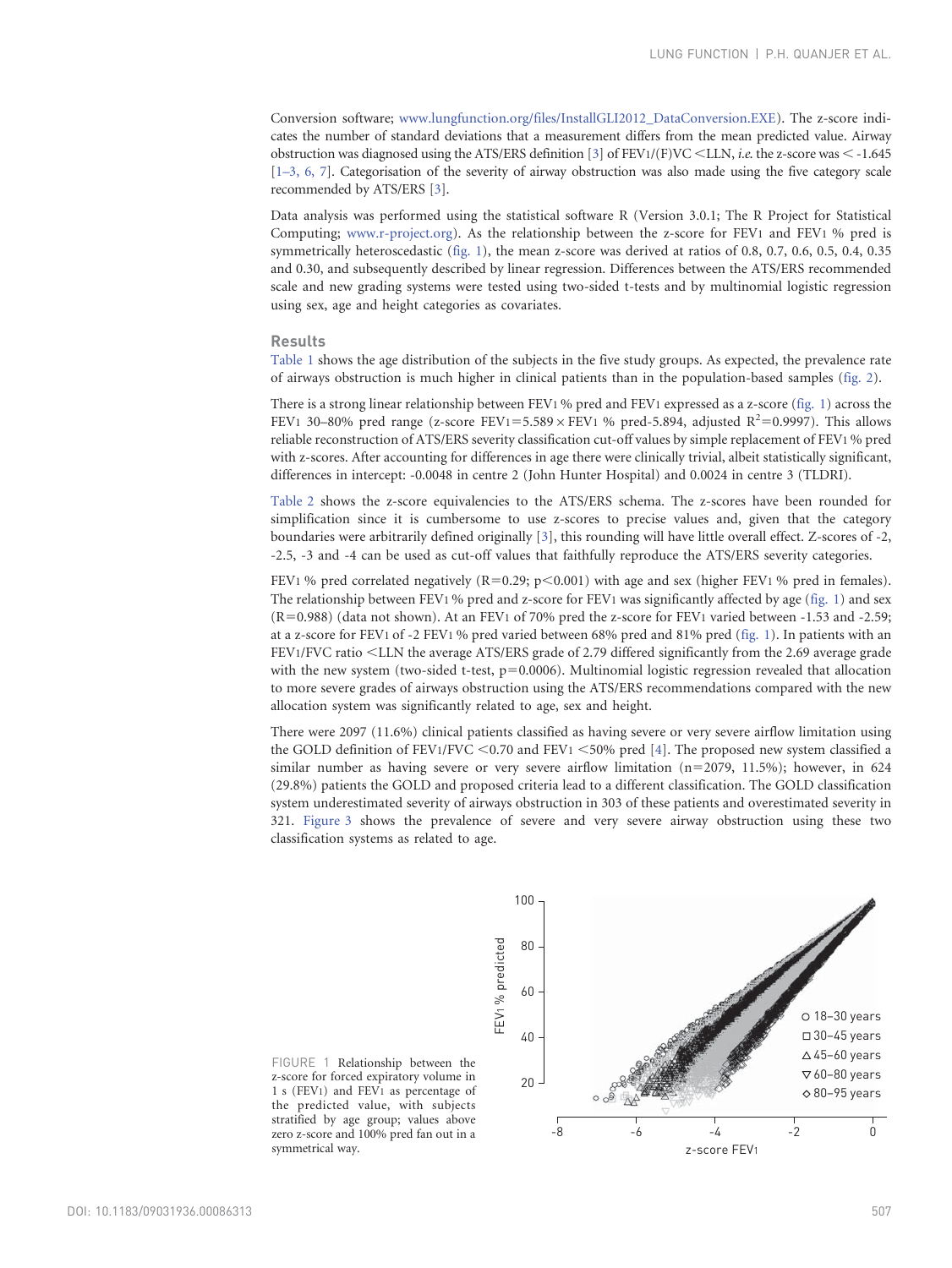| <b>Sex</b>     | <b>Population</b>                        | Age years        |                    |                     |                    |                     |                    |                   |                   |                   |
|----------------|------------------------------------------|------------------|--------------------|---------------------|--------------------|---------------------|--------------------|-------------------|-------------------|-------------------|
|                |                                          | $18 - 20$        | $20 - 30$          | $30 - 40$           | $40 - 50$          | $50 - 60$           | $60 - 70$          | 70-80             | $80 - 90$         | $90 - 95$         |
| <b>Females</b> | AH<br><b>JHH</b>                         | 8<br>29          | 46<br>90           | 91<br>119           | 127<br>187         | 211<br>320          | 334<br>517         | 340<br>486        | 228<br>217        | 8<br>C            |
|                | TLDRI<br><b>NHANES III</b>               | 34<br>202        | 290<br>1080        | 606<br>925          | 600<br>792         | 1412<br>590         | 1485<br>779        | 1029<br>579       | 205<br>404        | C<br>19           |
|                | <b>HSE</b>                               | 98               | 586<br>55          | 925<br>108          | 844<br>189         | 904<br>281          | 662<br>351         | 462               | 110<br>118        | 7                 |
| <b>Males</b>   | AH<br><b>JHH</b>                         | 12<br>26         | 122                | 150                 | 253                | 437                 | 622                | 265<br>479        | 195               | 4<br>$\mathbf{r}$ |
|                | TLDRI<br><b>NHANES III</b><br><b>HSE</b> | 33<br>236<br>115 | 292<br>1144<br>707 | 466<br>1117<br>1068 | 600<br>844<br>1025 | 1360<br>668<br>1049 | 1354<br>745<br>719 | 893<br>657<br>506 | 180<br>409<br>165 | 5<br>40<br>9      |
|                |                                          |                  |                    |                     |                    |                     |                    |                   |                   |                   |

## <span id="page-3-0"></span>TABLE 1 Number of subjects grouped by age in the five populations included in this study

AH: Austin Hospital, Victoria, Australia; JHH: John Hunter Hospital, New South Wales, Australia; TLDRI: National Research Institute of TB and Lung Diseases, Warsaw, Poland; NHANES III; National Health and Nutrition Examination Survey III; HSE: Health Survey for England 1995–1996.

[Table 3](#page-5-0) indicates the small differences in severity classification between the ATS/ERS grading system and the new z-score based grading system. The overall prevalence of airways obstruction is identical with the old and new systems since they both utilise  $FEV1/FVC < LLN$  to define abnormality.

## **Discussion**

The primary objective of this study was to design a statistically robust system for detecting airways obstruction and for grading the extent of impairment. Our analysis reveals that the ATS/ERS recommended system of using FEV1 % pred to grade respiratory impairment is prone to biases caused by age, height and sex differences in underlying distribution of lung function. This can be circumvented by the use of z-scores, since they fully account for these biases, and also for bias that may be introduced by ethnicity factors. The bias due to sex and height, although statistically highly significant, is quite small because the coefficient of variation in males and females is virtually the same [\[7\]](#page-7-0). To illustrate this point, a 30-year-old 170 cm subject with a z-score for FEV1 of -2 has a FEV1 % pred of 75.9% pred and 75.4% pred for a male or female, respectively; at age 75 years the corresponding values are 65.1% pred and 64.3% pred, respectively.

The age bias has created recent discussion and controversy about the criteria used to define airways obstruction [\[5, 13–21\].](#page-7-0) The ATS and ERS advocate use of the fifth percentile of FEV1/FVC from a healthy population as the LLN [\[3\]](#page-7-0), whereas the GOLD group adopted a fixed 0.70 cut-off value for the FEV1/FVC ratio because of its simplicity and independence of different prediction equations [\[4\]](#page-7-0). The GOLD criterion for airway obstruction, by ignoring sex differences and the natural decline of the FEV1/FVC ratio with age to well below 0.70, leads to a  $>50\%$  overestimation of the prevalence rate of airway obstruction in subjects aged  $\geq$  45 years and to significant underestimates in younger adults [\[5\].](#page-7-0) These findings are corroborated in



FIGURE 2 Percentage of subjects with airways obstruction for the clinical datasets and population-based surveys using the American Thoracic Society/ European Respiratory Society definition of forced expiratory volume in 1 s (FEV1)/forced vital capacity (FVC) less than the lower limit of normal (solid lines) and using the Global Initiative for Chronic Obstructive Lung Disease definition of FEV1/FVC  $< 0.70$  (dotted lines). The grey line depicts the percentage of healthy nonsmokers with  $FEV1/FVC < 0.70$  derived from the population-based surveys.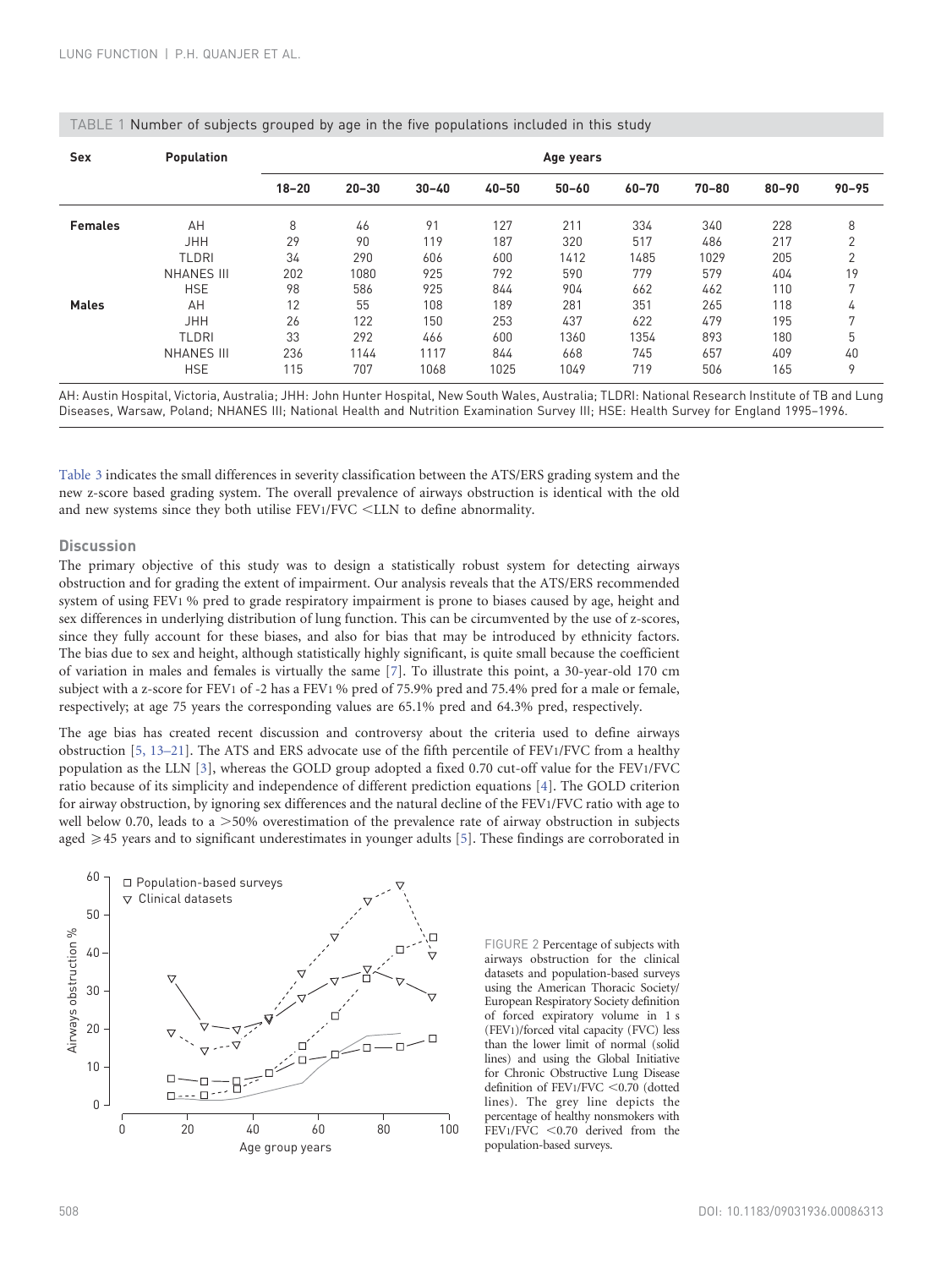| <b>Obstruction</b>       | Grade | <b>ATS/ERS 2005</b> | Proposed                      |
|--------------------------|-------|---------------------|-------------------------------|
| Mild                     |       | $>70\%$ pred        | $z$ -score $\ge$ -2           |
| <b>Moderate</b>          | 2     | 60-69% pred         | $-2.5 \leq$ z-score $\leq$ -2 |
| <b>Moderately severe</b> | 3     | 50-59% pred         | $-3 \leq$ z-score $\leq$ -2.5 |
| <b>Severe</b>            | 4     | 35-49% pred         | $-4 \leq$ z-score $\leq$ -3   |
| Very severe              | 5     | $<$ 35% pred        | $z$ -score $\lt$ -4           |
| Mean grade               |       | 279                 | 2.69                          |

<span id="page-4-0"></span>TABLE 2 Proposed new grading system for categorisation of airways obstruction

The conventional American Thoracic Society (ATS)/European Respiratory Society (ERS) recommended system [\[3\]](#page-7-0) is based upon defining airways obstruction using forced expiratory volume in 1 s (FEV1)/forced vital capacity (FVC) <lower limit of normal (LLN) and FEV1 % predicted to classify severity. The proposed system is based upon defining airways obstruction using FEV1/FVC <LLN and using z-scores for FEV1 to classify severity.

the present study [\(fig. 2](#page-3-0)) and have been implicitly acknowledged by the GOLD group [\[4\].](#page-7-0) On that account we adopted the LLN for  $FEV1/(F)VC$  as the gold standard for diagnosing airways obstruction. It is important to note that this study is not about diagnosing clinical syndromes, such as asthma or chronic obstructive pulmonary disease (COPD) (which rely on clinical assessment in addition to spirometric measurement), but to provide a statistically valid system for interpretation of spirometry.

There is obviously some overlap in FEV1/FVC ratio between those with and those without respiratory disease, and spirometry results cannot be used to categorically separate ill from healthy individuals. How test results are interpreted is clearly important and the choice between ATS/ERS and GOLD guidelines for this requires some justification. One key difference between the two guidelines is that the GOLD criteria identify a higher incidence of airflow obstruction in elderly subjects. One would expect that subjects in this "marginal zone" (with FEV1/FVC  $<$  0.70 but  $>$  LLN) would develop clinical symptoms and signs of disease, and follow-up studies have shed light on this clinically relevant issue. In longitudinal studies of subjects in this marginal zone no association has been found with increased risk of all-cause mortality [\[13–15, 22\]](#page-7-0) (except in symptomatic smokers [\[16\]](#page-7-0)), development of respiratory symptoms [\[16\]](#page-7-0), accelerated decline in FEV1 [\[13, 16–18\],](#page-7-0) or with respiratory care utilisation or poorer quality of life scores compared with a reference group [\[16\].](#page-7-0) In a review of the literature, MOHAMED HOESEIN et al. [\[23\]](#page-7-0) could only find one publication by MANNINO et al. [\[24\]](#page-7-0) allegedly demonstrating that subjects with an FEV1/(F)VC ratio  $< 0.70$ but >LLN had an increased risk of premature death and hospitalisation for COPD, and on that basis accepted that GOLD grade I does represent respiratory disease. However, MANNINO et al. [\[24\]](#page-7-0) misrepresented their own findings: the adjusted hazard ratio for death of 1.1 was not elevated given the confidence interval for this value was 0.96–1.3. Also, the authors conceded that the ''measure of COPDrelated hospitalisations was too inclusive'' [\[25\].](#page-7-0) Thus, there is no evidence that this marginal zone represented by GOLD stage I indicates respiratory disease. Conversely, individuals with FEV1/(F)VC <LLN, but not nonsmokers with  $FEV1/(F)VC < 0.70$  but  $>LLN$ , have an increased risk of all-cause mortality [\[19, 20\],](#page-7-0) development of respiratory symptoms [\[19, 20\],](#page-7-0) accelerated decline in FEV1 [\[16\]](#page-7-0) and hospitalisation

FIGURE 3 Percentage of subjects with severe or very severe airways obstruction for the clinical dataset using the proposed classification system (forced expiratory volume in 1 s (FEV1)/forced vital capacity (FVC)  $<$  lower limit of normal and z-score for  $FEV1 < -3$ ) (solid line) or the Global Initiative for Chronic Obstructive Lung Disease definition (FEV1/FVC  $< 0.70$  and  $FEV1 < 50\%$  pred) (dotted line).

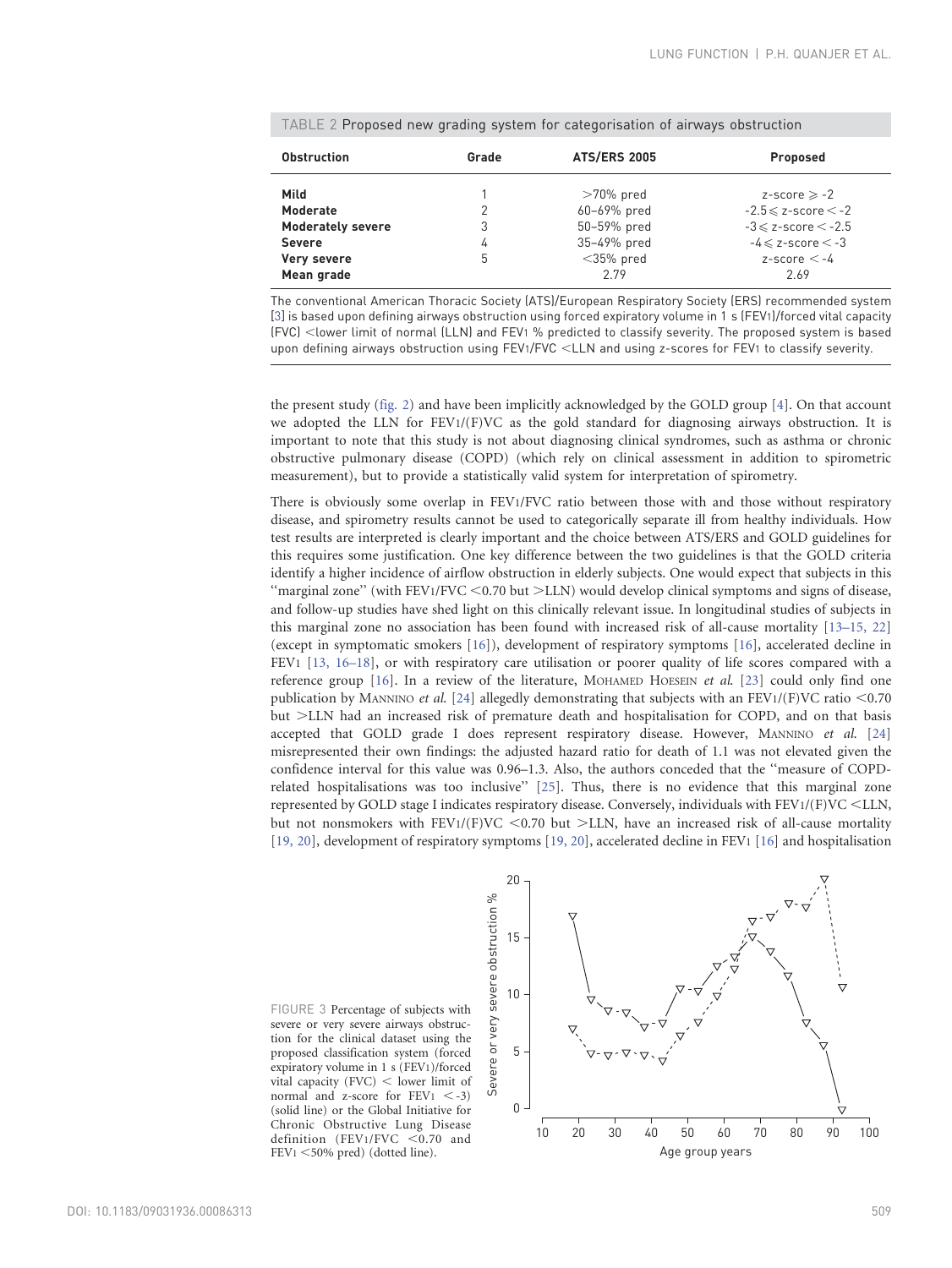ATS/ERS classification Total No obstruction Mild Moderate Moderately severe Severe Very severe Clinical data New classification No obstruction 70.6 1.7 1.0 0 0 0 73.3 Mild 0 5.9 0.1 0 0 0 5.9 Moderate 0 0.7 2.6 1.0 0 0 4.4 Moderately severe 0 0 0 1.2 2.3 1.3 0 4.8 Severe 0 0 0.1 1.7 4.3 1.4 7.5 Very severe 0 0 0 0 1.1 3.0 4.1 Total 70.6 8.3 5.0 5.0 6.6 4.4 100.0 Epidemiological data New classification No obstruction 90.3 0.7 0.3 0 0 0 91.3 Mild 0 4.9 0 0 0 0 4.9 Moderate 0 0.4 0.6 0.2 0 0 1.2 Moderately severe  $1.0$  0 0 0.4 0.2 0 1.0 Severe 0 0 0 0.3 0.6 0.2 1.2 Very severe 0 0 0 0 0.1 0.3 0.4 Total 90.3 6.0 1.3 0.9 0.9 0.5 100.0

<span id="page-5-0"></span>TABLE 3 Subjects falling into the respiratory impairment severity categories as defined using the current American Thoracic Society (ATS)/European Respiratory Society (ERS) guidelines and the proposed new grading system

Data are presented as %. Subjects have been separated into clinical and population-based datasets.

for COPD [\[21\].](#page-7-0) Therefore, we believe that there is overwhelming evidence that the LLN, defined as the fifth percentile of the distribution in a reference population, should be used to diagnose pathological airflow limitation.

Another issue of concern is the use of FEV1 % pred for categorising disease severity. There have been numerous publications, summarised in the GLI-2012 report [\[7\],](#page-7-0) that show the underlying scatter in FEV1 is not proportional to the predicted value, and that it varies with age. There is, therefore, a widening gap between 80% pred and the LLN for FEV1, particularly in adults aged  $\geq 45$  years (fig. 4), leading to an agerelated overestimate of the severity of airflow limitation. The proposed modifications to the ATS/ERS criteria [\(table 2\)](#page-4-0) remove the bias in age, sex and height; they led to identification of 4% of healthy females and males from the NHANES III and HSE studies aged  $\geq$  18 years as having mild airways obstruction.

Using the absolute value of FEV1/FVC to define disease severity is problematic, in that more severe airflow obstruction can lead to a reduction in FVC with a paradoxical increase in FEV1/FVC and poorer prognosis [\[26\]](#page-7-0).



FIGURE 4 Relationship between age and the predicted value for forced expiratory volume in 1 s (FEV1) (solid black line), its lower limit of normal (solid grey line) and FEV1 80% pred (dashed black line) in females aged 18–95 years.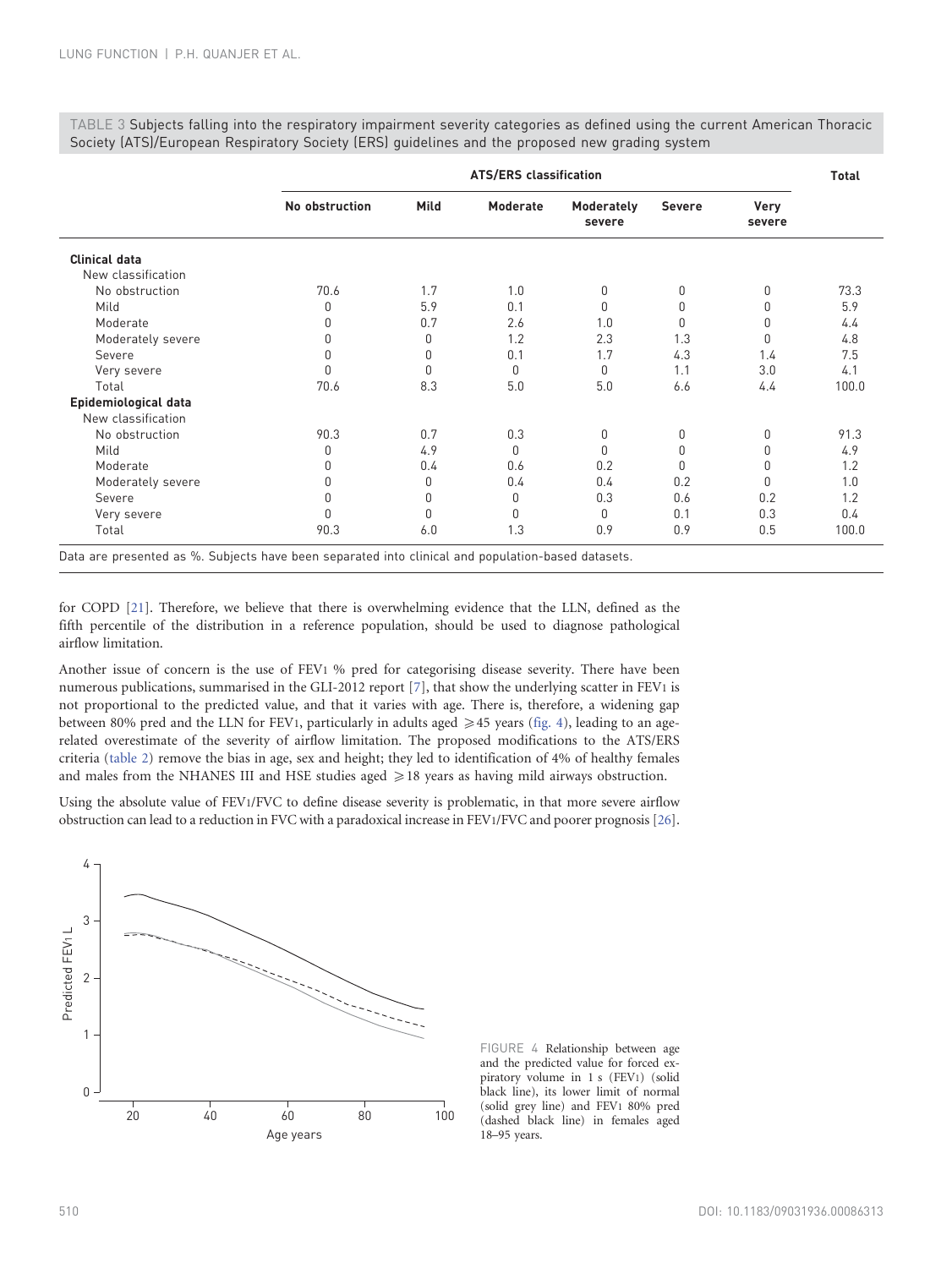For this reason severity scaling using FEV1 % pred was recommended [\[3\].](#page-7-0) FEV1/FVC ratios as low as 0.31, 0.36, 0.29, 0.21 and 0.15 occurred in ATS/ERS criteria and were defined as mild, moderate, moderately severe, severe and very severe airway obstruction, respectively. Hence we have focused on FEV1 z-scores.

Correct classification of obstructive spirometry values in the moderate to severe range is of importance in both clinical and research settings. The most recent GOLD guidelines (2011–2013) [\[4\]](#page-7-0) introduced categorisation for risk of exacerbation, with one condition leading to patients being categorised as ''high risk" if FEV1 was  $<50\%$  pred. We identified 2097 (11.6%) patients meeting this spirometric criterion. Nearly the same number of patients were identified with severe or very severe airway obstruction according to the new proposed criteria (FEV1/FVC<LLN and FEV1 z-score  $\lt$  -3). Although these results appear to be similar, there is actually a 29.8% disagreement in classification. In the younger age groups the GOLD criterion underestimates the real severity of the obstruction in half of these patients and overestimates it in half of the elderly ([fig. 3](#page-4-0)). This may lead to inappropriate management and/or treatment in both situations and introduces a considerable bias in the selection of patients for intervention studies and other research.

Utilising the underlying spread of spirometry data to stratify risk is not new. In 1983, PETO et al. [\[8\]](#page-7-0) described a 10-fold increase in risk of death from respiratory disease over the 20 subsequent years in those with a FEV1 more than two standard deviations below average. In developing these new classification criteria we have used z-scores as an essentially identical approach to help stratify severity of disease state. The use of z-scores is already standard procedure when evaluating bone mineral density and growth curves [\[27, 28\],](#page-7-0) and is recommended for the interpretation of lung function test results [\[6, 7\].](#page-7-0) However, recent analyses reveal that neither FEV1 % pred nor z-scores provide the best indices of choice for studying mortality. Expressing lung function as multiples of the minimum FEV1 considered to be compatible with life (estimated at 400 mL and 500 mL in female and male adults, respectively) may provide better prediction of mortality [\[29\]](#page-7-0). In a 175 cm tall male aged 30 years this minimum FEV1 of 500 mL represents an FEV1 of 11.5% pred, z-score -6.51, and at age 75 years an FEV1 of 17.0% pred, z-score -4.17; illustrating that both the per cent predicted and z-score approaches do not account for this age bias. A z-score of -4.17 in the elderly subject is equivalent to -6.51 in the younger subject from a mortality perspective. Hence, disease severity should be categorised using our suggested cut-off values but we should not be tempted to use absolute z-scores to further stratify disease severity.

Spirometric indices of pulmonary function correlate poorly with respiratory symptoms, dyspnoea, exacerbations, hospitalisation, exercise limitation and quality of life. Therefore, any system for grading severity of airflow limitation based solely on spirometric test results will inherently fail to satisfactorily capture the complete clinical picture. Rather than being treated solely as a disease of the lungs, COPD is now considered by some as a multifactorial systemic disease [\[30\]](#page-7-0). In view of this the GOLD committee introduced a new classification system that combines spirometry with respiratory symptoms in an attempt to quantify future risk; however, this system had not been previously validated. LEIVSETH et al. [\[22\]](#page-7-0) concluded that GOLD grade 1 was not associated with increased mortality, and that spirometric GOLD grades 2 and higher predicted mortality better than the new GOLD ABCD groups amongst people with COPD from a Norwegian general population. Also, survival is better in the more severe COPD group C (low lung function but less dyspnoea) than in the less severe group B (much better lung function but more dyspnoea) [\[31\],](#page-7-0) and the addition of dyspnoea and exacerbations to the severity classification did not add prognostic value on long-term COPD outcomes [\[32\]](#page-7-0). It therefore seems that more research is required to clinically phenotype the heterogeneous syndrome of COPD and identify biomarkers of disease, with a view to bringing treatment tailored to the individual patient within reach [\[33\]](#page-7-0), and improving the classification of respiratory impairment and improving risk assessment.

Adopting the proposed adjustments to the ATS/ERS recommendations avoids contaminating research groups with healthy subjects and avoids unnecessary medical interventions. In addition, this proposal would enable younger patients with milder disease, who would not have been identified using the GOLD criteria, to be included in future research initiatives. The all-age prediction equations for different ethnic groups issued by the Global Lung Function Initiative [\[7\],](#page-7-0) and endorsed by six large international respiratory societies, have for the first time provided a means for categorising the LLN and also the severity of pulmonary impairment free of bias due to age, height, sex or ethnic group. Thus, a diagnosis of airways obstruction and categorisation of its severity no longer needs to be biased and dependent on where the measurements were performed.

#### Conclusion

The redesigned system for diagnosing airways obstruction and for categorising pulmonary function impairment is based on evidence which underpins its clinical validity and retains previously documented associations between severity of respiratory impairment and outcome variables, such as all-cause death.